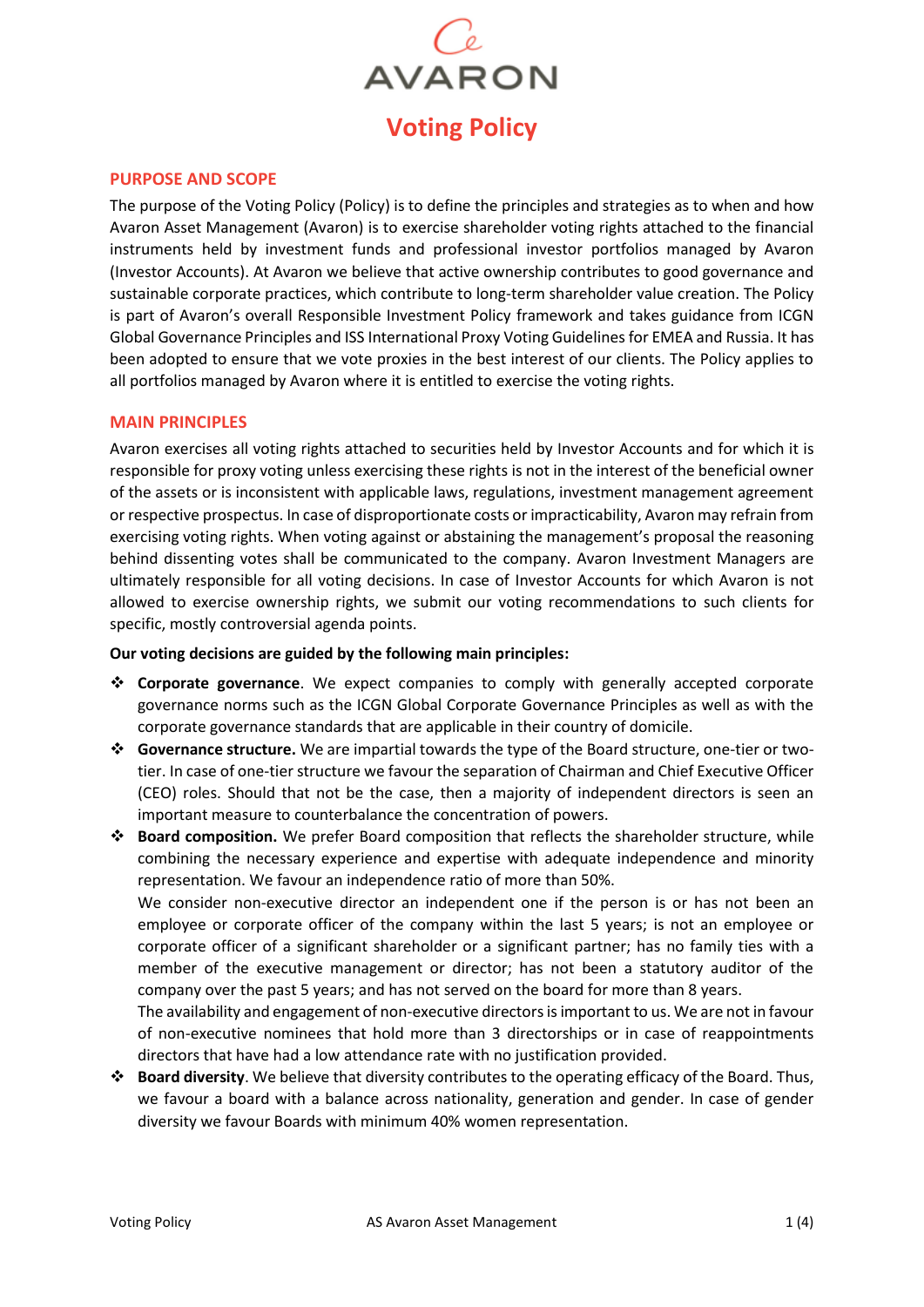- ❖ **Committees.** We look favourably upon the creation of specialized committees reporting to the Board, especially Audit, Nomination, Remuneration and Risk Committees. The committees should have at least 50% independence ratio and should not be chaired by the executive board members to allow an efficient oversight of the management.
- ❖ **Non-executive compensation**. Remuneration of non-executive members and non-executive chair should be structured in a way, which ensures independence, objectivity and alignment with shareholders' interests but being also fair in relation to the market standards of the industry and country of domicile. Company performance-based remuneration should not be granted to nonexecutive directors and non-executive chairs.
- ❖ **Executive compensation.** Remuneration policy and report need to be sufficiently exhaustive to allow shareholders to make an informed decision. The company should disclose the amounts allocated, the qualitative and quantitative criteria used in determining the allocations, how different criteria are weighed within the allocation, the calculation methodology used and the expost target achievement rate. When it comes to executive pay, the interests of management should be aligned with the long-term interests of the company and its shareholders. Therefore, we are in favour of executive stock ownership and stock option schemes.
- ❖ **Equal treatment of shareholders.** All shareholders should be given the opportunity to participate effectively, and on an informed basis, in shareholder meetings. The exercise of ownership rights by all shareholders should be facilitated by giving timely and adequate notice of all matters proposed for a shareholder vote. We are in favour of one share – one vote – one dividend principle. We do not support share issuances without pre-emptive rights and reserved for specific beneficiaries. Also, we are against anti-takeover measures as it should be the right of shareholders to make their decision on a case-by-case basis.
- ❖ **Focus on long-term value creation**. To ensure long-term performance for the shareholders, investee companies should act responsibly to all stakeholders. This includes recognition of the impact of business decisions on the environment and on social and human rights issues in the regions in which they do business. We in principle favour resolutions that encourage to improve environmental and social practices.

# **VOTING GUIDELINES**

- 1. Vote for approval of financial statements, director reports and auditor reports unless there are concerns on reliability of accounts or followed procedures, or the company is unresponsive to shareholders' questions for information.
- 2. Vote for discharge of board and management unless there are clear concerns about the performance of board in the period under review or legal actions taken by other shareholders against the board.
- 3. Vote against indemnification of executive directors or auditors.
- 4. Vote for the appointment of auditors and associated compensation unless the auditor is changed suddenly and without good reason or when issues regarding the tenure, fees and independence of the audit are not in line with market best practice.
- 5. Vote for the special auditor's report on related-party agreements unless some of the related-party agreements can be considered going against the interests of the shareholders or information disclosed is insufficient and fails to confirm the former.
- 6. Vote for the election of a director nominated by management unless past performance of the nominee shows clear concerns such as criminal behaviour or breach of fiduciary responsibilities, the nominee is an insider or affiliate to the company and the board is not sufficiently independent, a more suitable nominee by shareholders is available for election, the board repeatedly shows unwillingness to implement good governance standards, or the nominee adds to a sub-standard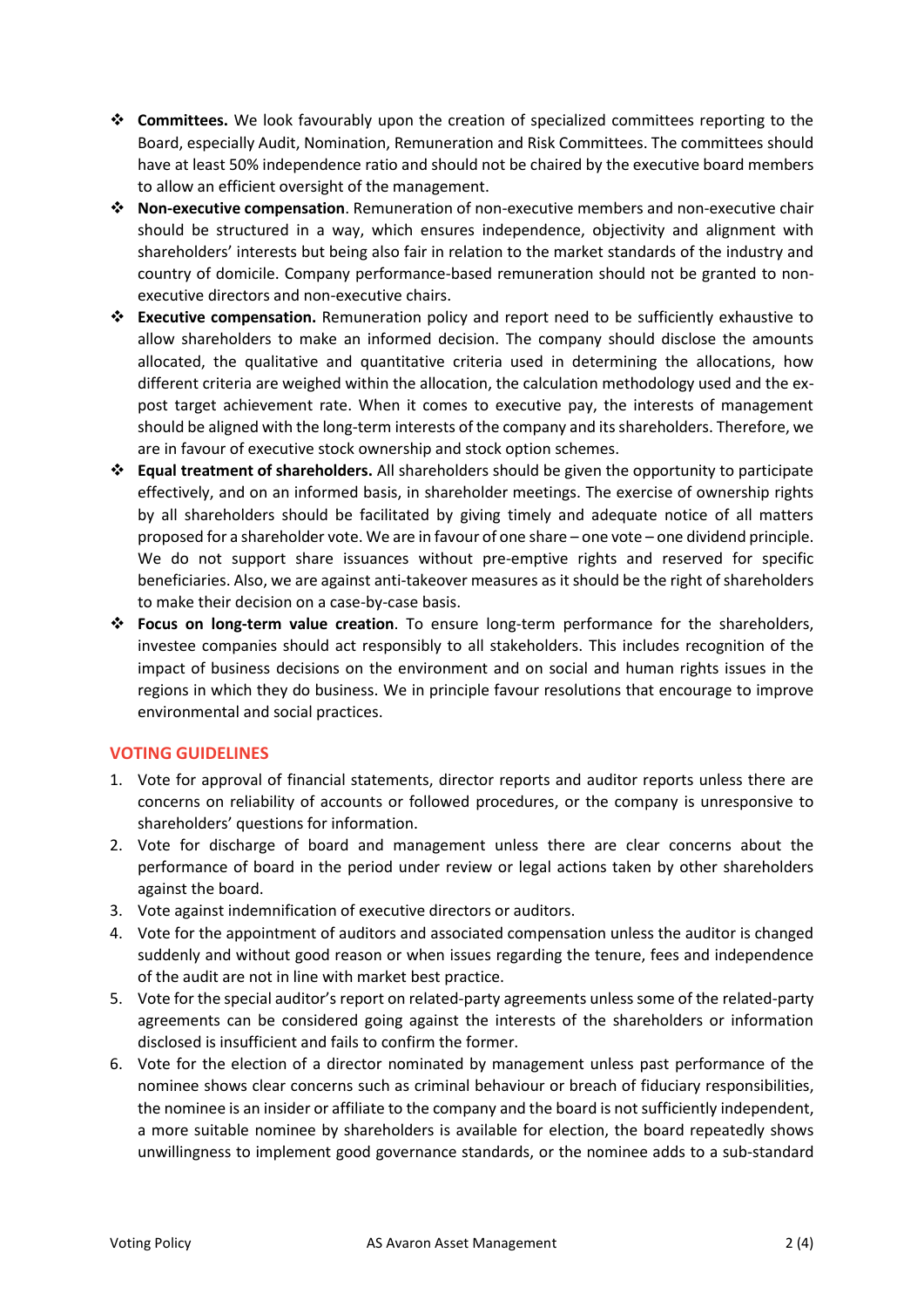composition compared to local best practices in terms of tenure, diversity, skills and external commitments. In cases where too little information is disclosed, abstain from voting.

- 7. Vote for the election of a director nominated by shareholders unless past performance of the nominee shows clear concerns or a more suitable nominee by management is available for election. In cases where too little information is disclosed, abstain from voting.
- 8. Vote in favour for executive remuneration policy or its implementation unless the policy fails to align pay with performance, the remuneration structure places excessive focus on short term performance, disclosure on remuneration practices is insufficient and there are concerns of board accountability or remuneration is deemed excessive and bears a significant cost for shareholders. Vote against the executive remuneration policy or its implementation if performance targets are changed retrospectively, substantial one-off payments are made without performance criteria, in case of golden handshakes or parachutes, or bonus payments are made when company has made no profits in last 3 years.
- 9. Vote for the proposed compensation of non-executive directors unless the amount of compensation is excessive by country or industry standards, the proposal includes retirement benefits or remuneration includes inappropriate incentives that might compromise the independent judgment of the independent directors.
- 10. Vote for the proposed allocation of income unless the pay-out is not reflective of the company's financial position, there is a concern that the return policy is not in the interest of shareholders or the company has a history of poor capital management.
- 11. Vote for mergers and acquisitions unless insufficient information is available and/or provided to make an informed decision, voting rights, earnings distribution or any other shareholder rights would be altered disproportionately, the structure following the merger or acquisition would not represent good governance or the deal appears not to be in the best interest of the shareholders.
- 12. Vote for proposals to convert to a "one share, one vote" capital structure.
- 13. Vote against issuance request of preferred stock with superior rights to common shares.
- 14. Vote for share repurchase and re-issuance plans unless the plan contains no safeguard against selective buybacks or re-issuance, there are concerns of abuse of repurchase and (selective) reissuance plans or transactions are carried out under unfavourable conditions for shareholders.
- 15. Vote for reduction of capital requests unless the terms are unfavourable to shareholders.
- 16. Vote for debt issuance proposals unless the issuance is excessive given the company's financial position or the issuance bears superior rights to common shares when converted.
- 17. Vote against amendments to the articles of associations or company's charter that are not in the best interests of minority shareholders.
- 18. Vote for a fixed board size unless it allows for an excessive number of members.
- 19. Vote for declassification of the board.
- 20. Vote against a change of disclosure threshold of stock ownership other than 5%.
- 21. Vote against the introduction or renewal of all anti-takeover mechanisms.
- 22. Vote against approval of items proposed by management for which information has not been disclosed.
- 23. Vote against bundled resolutions if one or more of the items create(s) significant concern for shareholders.

These voting guidelines provide a non-comprehensive framework on how voting principles in Avaron are implemented. Proposals not covered by the guidelines shall be voted on a case-by-case basis.